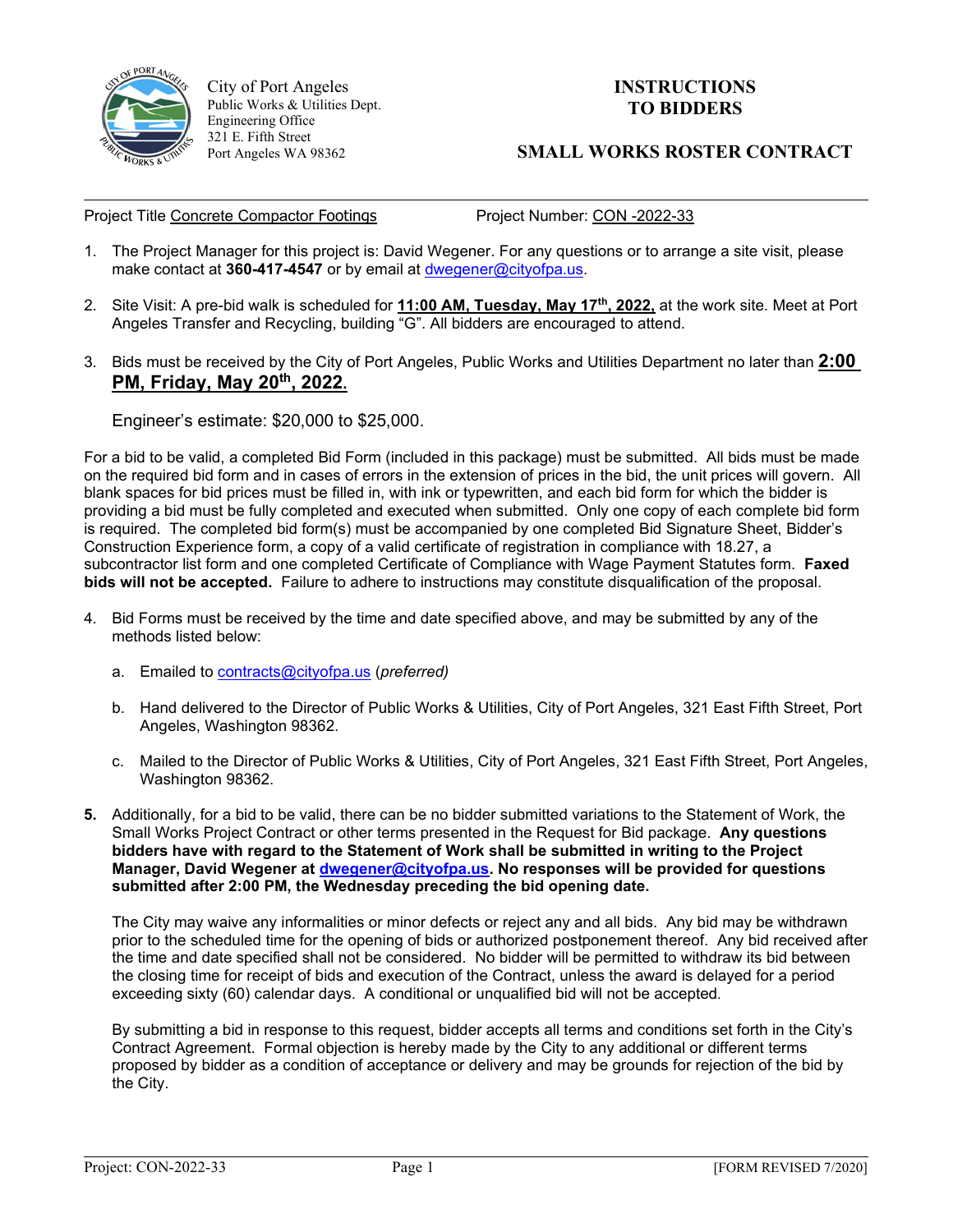6. The City of Port Angeles in accordance with Title VI of the Civil Rights Act of 1964, 78 Stat. 252, 42 USC 2000d to 2000d-4 and Title 49, Code of Federal Regulations, Department of Transportation, Subtitle A, Office of the Secretary, Part 21, Nondiscrimination in Federally-Assisted Programs of the Department of Transportation issued pursuant to such Act, hereby notifies all bidders that it will affirmatively ensure that in any contract entered into pursuant to this advertisement, disadvantaged business enterprises as defined at 49 CFR Part 26 will be afforded full opportunity to submit bids in response to this invitation and will not be discriminated against on the grounds of race, color, national origin, or sex in consideration for an award.

The City of Port Angeles is an equal opportunity and affirmative action employer. Small, minority- and womenowned businesses are encouraged to submit bids. All work performed on the project will be subject to the State of Washington prevailing wage rates.

- 7. Bonds and Retainage.
	- a. A bid bond will not be required for this work.
	- b. Bids less than or equal to \$35,000 including tax. A performance and payment bond, and retainage will not be required for this work if the total bid amount including tax is less than or equal to \$35,000. However, the City shall have the right of recovery against the Contractor for any payments made on the Contractor's behalf.
	- c. Bids greater than \$35,000 including tax. If the total bid amount including tax exceeds \$35,000, this project will be awarded as a small works roster contract and payment and performance bonds and retainage will apply in accordance with Washington State law. A retainage of 5% will then be applicable to this contract. The Contractor shall obtain payment and performance bonds in accordance with this Contract and all Attachments incorporated herein. Copies of the Bid Security Transmittal Form, Performance and Payment Bond form, and Escrow Agreement for Retained Percentage form are available from the Engineering Office of Public Works & Utilities (Telephone 360-417-4541).
- 8. The following forms are to be executed after the Contract is awarded:
	- a. Contract To be executed by the successful bidder and the City.
	- b. Insurance certificate(s).

The party to whom the Contract is awarded ("Contractor") will be required to execute the Contract, furnish the required Contractor's Performance Bond, Payment Bond, and certificates of insurance within ten (10) calendar days from the date the notice of award is delivered to the bidder. In case of failure of the bidder to execute the Contract, the City may, at its option, consider the bidder in default, in which case the City will be entitled to consider all bidder rights arising out of the City's acceptance of bidder quote as abandoned. The City will be entitled to such other rights as may be granted by law.

The notice to proceed will be issued within ten (10) calendar days of the execution of the Contract by the City. Should there be reasons why the notice to proceed cannot be issued within such period, the time may be extended by mutual agreement between the City and Contractor, if the notice to proceed has not been issued.

Pursuant to RCW 39.04.350, before awarding a public works contract, the City must verify that bidder has received training on prevailing wage and public works requirements or that the bidder is exempt from training because they have completed three or more public works projects and have had a valid Washington business license for three or more years. This verification is required for bids awarded after July 1, 2019. If bidder has not completed this training and/or is not exempt from said training, the bid shall be rejected.

Additionally, and pursuant to the requirement in RCW 39.06.020, a public works contractor must verify responsibility criteria for its first-tier subcontractors. A subcontractor of any tier hiring other subcontractors must verify responsibility criteria for each of its subcontractors. Subcontractors must meet criteria responsibility at the time of subcontract execution.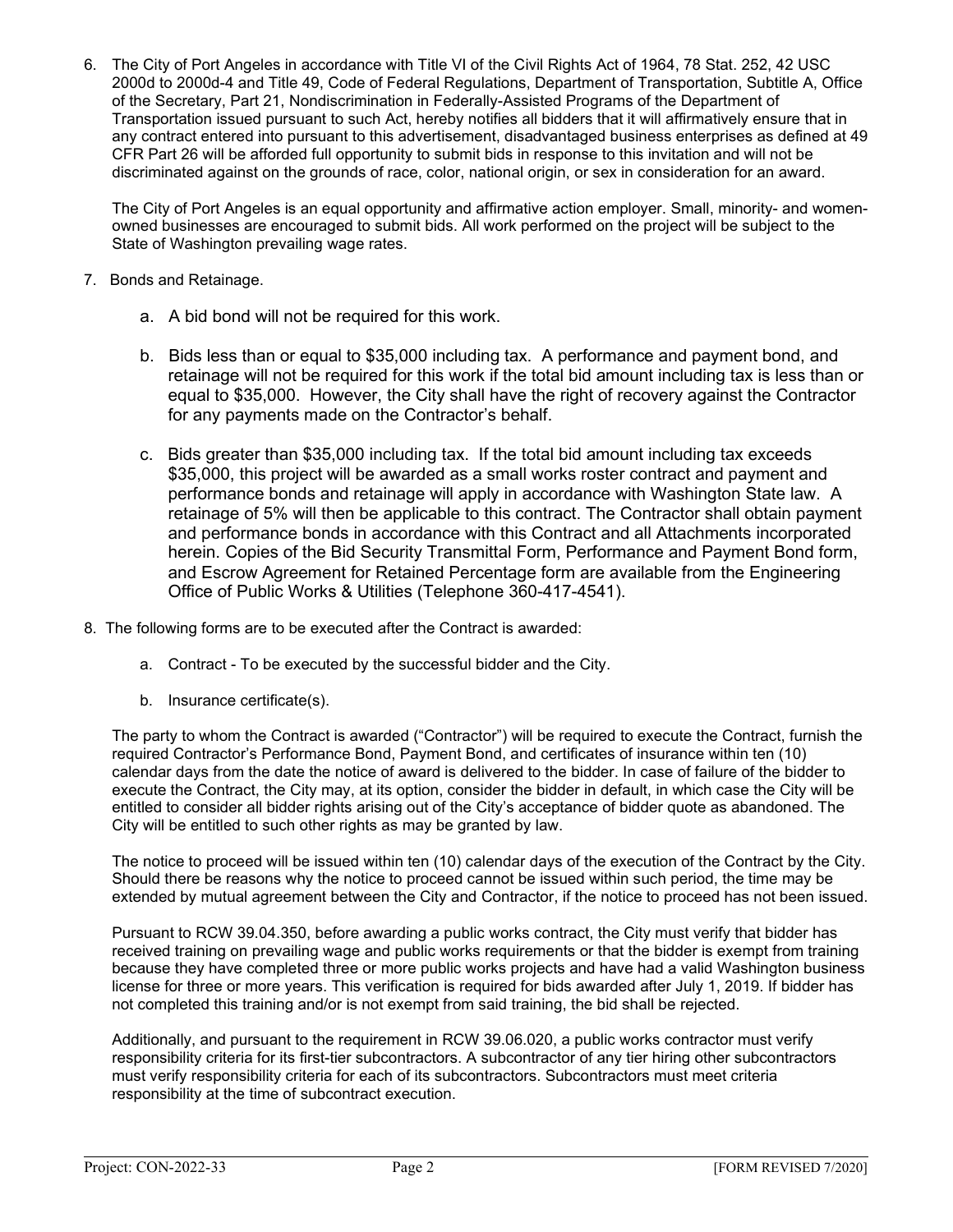## **BIDDER'S CHECKLIST**

- 1. Have the bid forms been properly signed?
- 2. Does the amounts column of the bid form agree with the numbers for unit price times the number shown in the quantity column?
- 3. Have you bid on all items?
- 4. If Addendum(a) have been issued, have it/they been acknowledged on the Bid Form?
- 5. Have you shown your contractor's state license number on the Bid Form?
- 6. **Have you included a copy of a valid certificate of registration in compliance with 18.27 RCW?**
- 7. Have you filled out the Bidder's Construction Experience form?
- 8. Have you listed all proposed subcontractors that you will use for the project on the Listing of Proposed Subcontractors form?
- 9. Have you included a Certificate of Compliance with Wage Payment Statutes Form?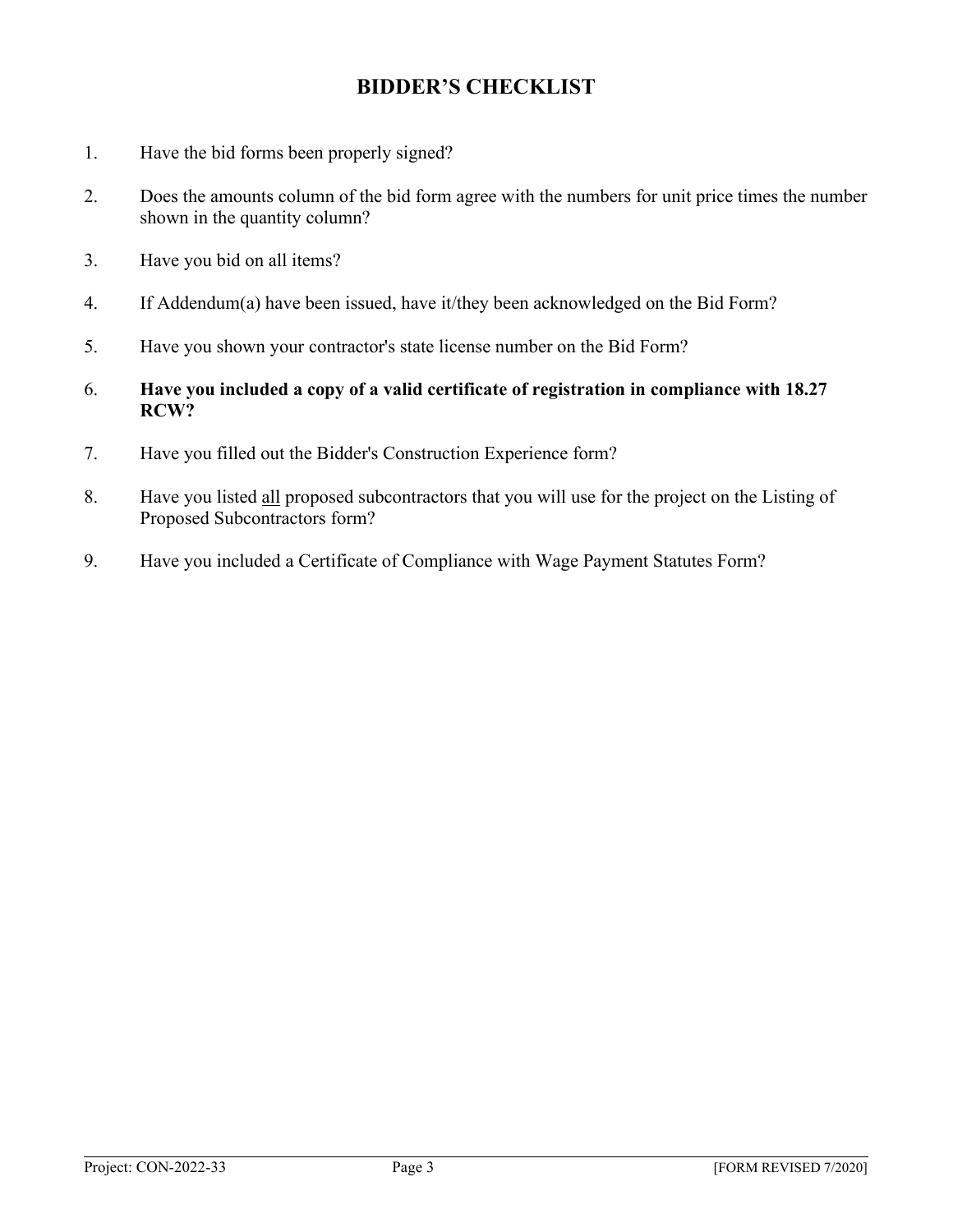# **BID FORM (page 1 of 2)**

#### Project Title: Concrete Compactor Footings **Project Number: CON-2022-33**

The bidder hereby bids the following amounts for all work (including labor, equipment, time and materials) required to perform the work in the Statement of Work and this package.

### 1. BID ITEMS:

| <b>ITEM</b> | <b>SPECIFICATION</b><br><b>NUMBER</b> | <b>DESCRIPTION</b>   | QTY. | <b>UNIT</b> | <b>UNIT</b><br><b>PRICE</b> | <b>AMOUNT</b> |
|-------------|---------------------------------------|----------------------|------|-------------|-----------------------------|---------------|
|             | 1-04                                  | <b>MINOR CHANGE</b>  |      | EST.        | \$5,000                     | \$5,000       |
|             | <b>PLANS</b>                          | COMPACTOR FOUNDATION |      | L.S.        |                             |               |

| Sub-Total |  |
|-----------|--|

Sales Tax (8.8%)

**Total Bid**

Bid Item 2 – Compactor Foundation: The lump sum item includes but is not limited to saw cutting, demolition of the existing concrete slab, removal and proper disposal of construction materials, subgrade compaction and testing, compactor foundation installation per plan, relocation of water line/service, sewer drain sleeve installation, and all other site work such as surface restoration and clean up.

Measurement and Payment for "Compactor Foundation" shall be lump sum. The unit contract price for "Compactor Foundation" shall be full pay for labor, equipment, and materials required to provide a fully functional "foundation" in accordance with the plans and specifications. Lump Sum items related to the Concrete Compactor Footing Project can exceed \$20,000 on the bid form but shall be broken out in accordance with section 1-09.9 Payment in the contract Special Provisions.

2. The bidder hereby acknowledges that it has received Addenda No(s). (Enter "N/A" if none were issued) to this Request for Bid package.

3. The name of the bidder submitting this bid and its business phone number and address, to which address all communications concerned with this bid and with the contract shall be sent, are listed below. Any written notices required by the terms of an awarded contract shall be served or mailed to the following address:

### **Contractor Information:**

| 1. Company Name:                                 |  |
|--------------------------------------------------|--|
| 2. Address:                                      |  |
| 3. City, State, Zip Code:                        |  |
| 4. Phone Number:                                 |  |
| 5. Contractor Registration Number:               |  |
| 6. UBI Number:                                   |  |
| 7. WA State Industrial Insurance Account Number: |  |
| 8. WA State Employment Security Dept Number:     |  |
| 9. State Excise Tax Registration Number:         |  |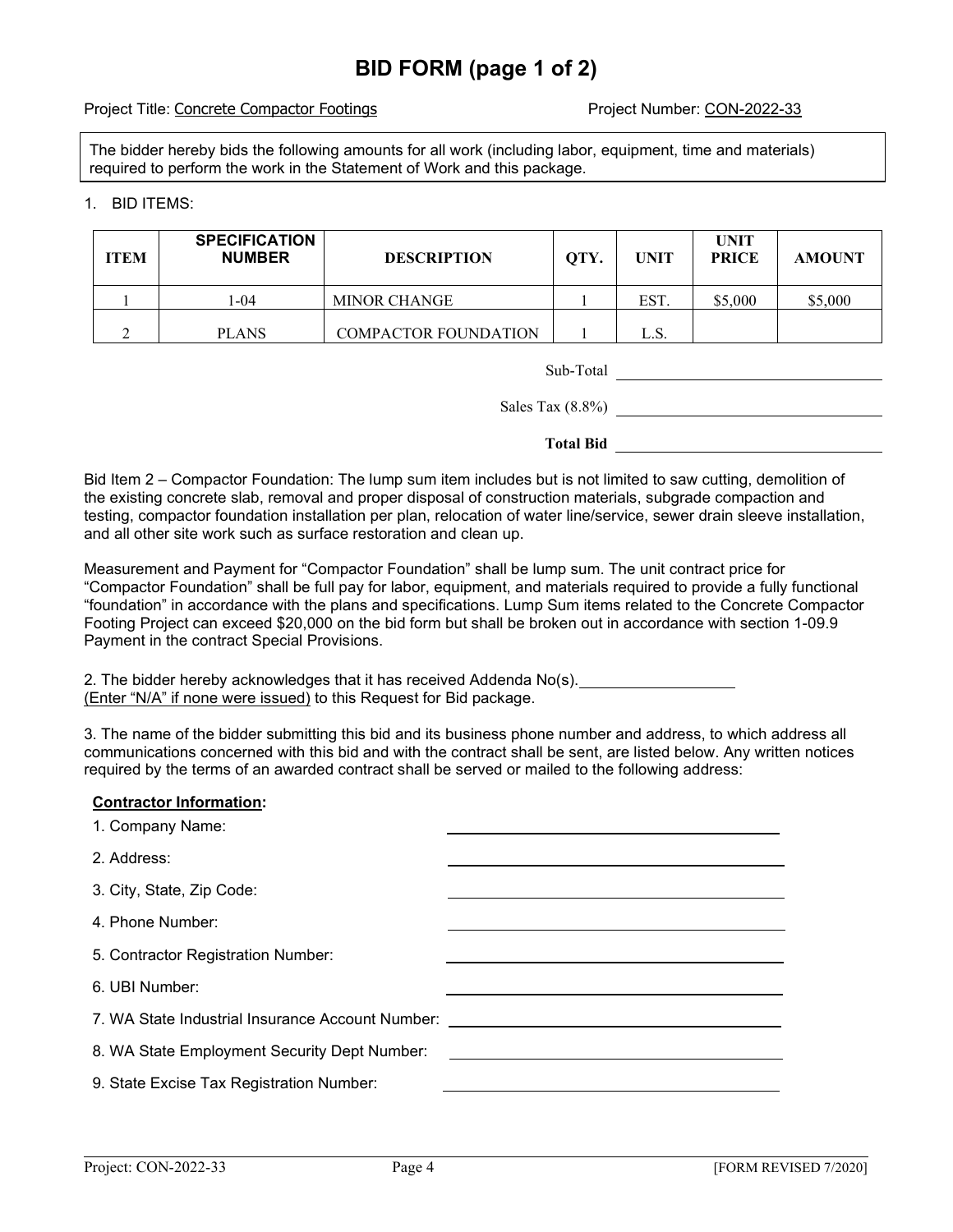# **BID FORM (page 2 of 2)**

The bidder represents that it is qualified and possesses sufficient skills to bid on this project and the necessary capabilities to perform the services set forth in this Contract.

Signed by:

Printed Name:

Title:

Date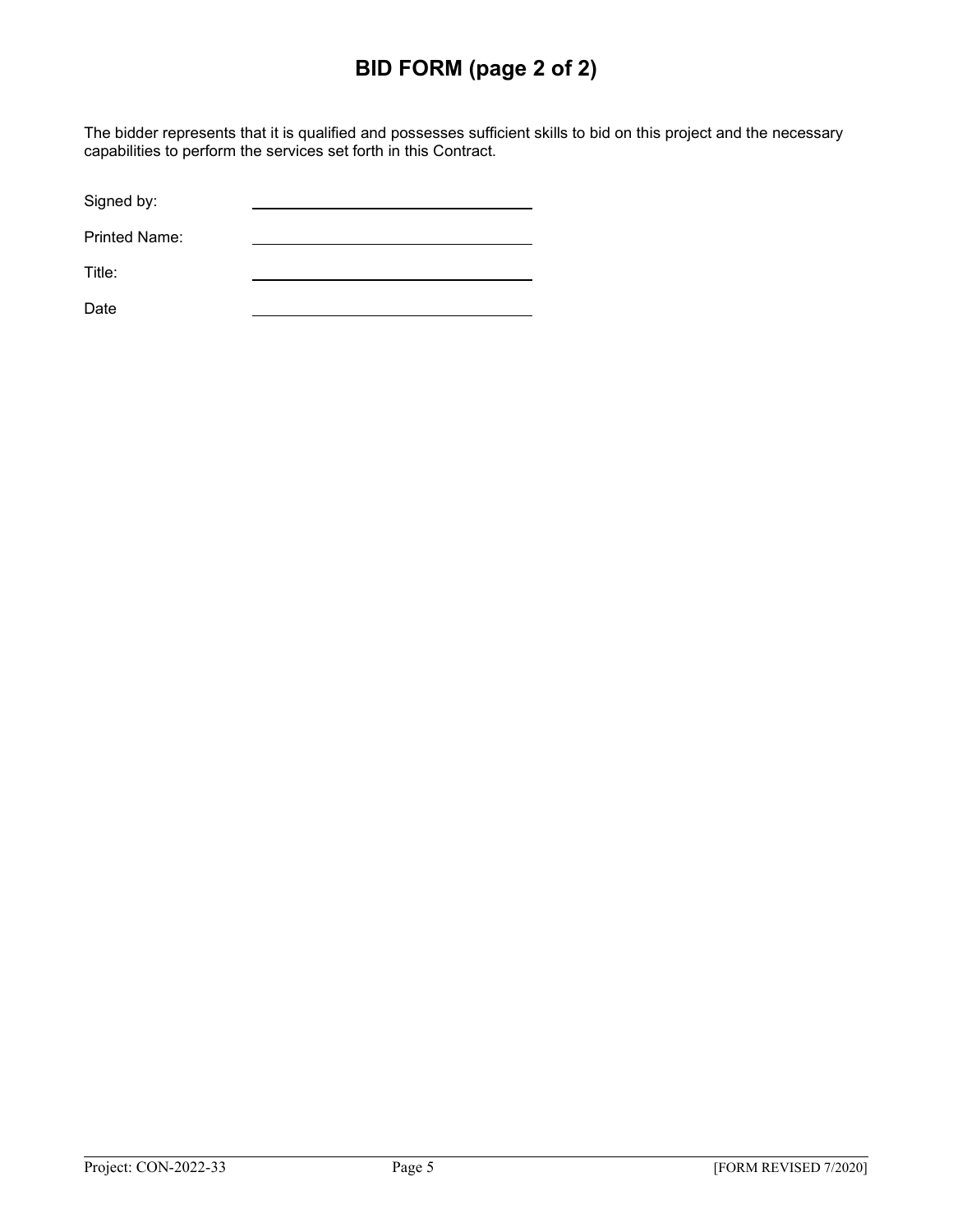## **BIDDER'S CONSTRUCTION EXPERIENCE**

Answer all questions and provide clear and comprehensive information.

| 1.  |                                                                                                                                                                                                                                |  |  |  |
|-----|--------------------------------------------------------------------------------------------------------------------------------------------------------------------------------------------------------------------------------|--|--|--|
|     |                                                                                                                                                                                                                                |  |  |  |
| 2.  | Permanent main office address:                                                                                                                                                                                                 |  |  |  |
| 3.  | When organized:                                                                                                                                                                                                                |  |  |  |
| 4.  |                                                                                                                                                                                                                                |  |  |  |
| 5.  | How many years have you been engaged in the contracting business under your present firm name?                                                                                                                                 |  |  |  |
| 6.  | * Contracts on hand. (Schedule these, showing gross amount of each contract and the approximate anticipated<br>dates of completion), contact name and phone number.                                                            |  |  |  |
| 7.  |                                                                                                                                                                                                                                |  |  |  |
| 8.  |                                                                                                                                                                                                                                |  |  |  |
| 9.  | <u> 1989 - Johann Stoff, amerikansk politiker (* 1908)</u>                                                                                                                                                                     |  |  |  |
| 10. | * List the more important projects recently completed by your company, stating approximate cost for each, the<br>month and year completed, contact name and phone number.                                                      |  |  |  |
|     |                                                                                                                                                                                                                                |  |  |  |
| 11. | * List your major equipment available for this contract: ________________________                                                                                                                                              |  |  |  |
| 12. | * Experience of bidder in construction similar to this project in work and importance:                                                                                                                                         |  |  |  |
| 13. | Will you, upon request, fill out a detailed financial statement and furnish any other information that may be<br>required by the City?                                                                                         |  |  |  |
|     | * Add separate sheets if necessary.                                                                                                                                                                                            |  |  |  |
|     | The undersigned hereby authorizes and requests any person, firm or corporation to furnish any information requested by the<br>City of Port Angeles.                                                                            |  |  |  |
|     |                                                                                                                                                                                                                                |  |  |  |
|     | Print Name: 1000 and 1000 and 1000 and 1000 and 1000 and 1000 and 1000 and 1000 and 1000 and 1000 and 1000 and 1000 and 1000 and 1000 and 1000 and 1000 and 1000 and 1000 and 1000 and 1000 and 1000 and 1000 and 1000 and 100 |  |  |  |
|     |                                                                                                                                                                                                                                |  |  |  |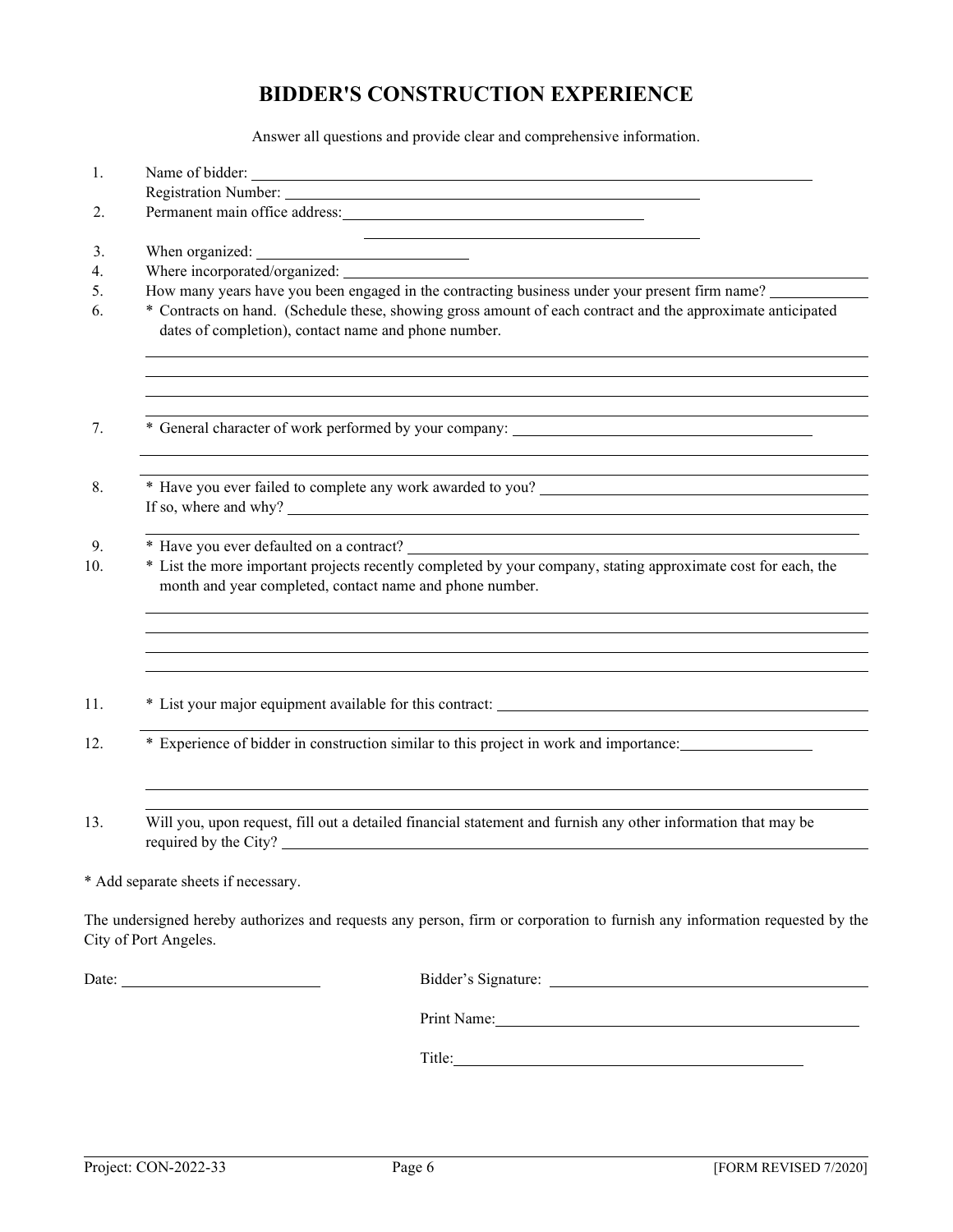# **Subcontractor List**

*Prepared in compliance with RCW 39.30.060 as amended*

## *Must be submitted with and at the same time as the Bid Proposal package*

Concrete Compactor Footings Project No: CON-2022-33

### **Name of Bidder: \_\_\_\_\_\_\_\_\_\_\_\_\_\_\_\_\_\_\_\_\_\_\_\_\_\_\_\_\_\_\_\_\_\_\_\_\_\_\_\_**

For Projects estimated to cost one million dollars (\$1,000,000) or more, each Bidder shall list subcontractors for the following categories of work:

- heating, ventilating, and air conditioning
- plumbing (RCW 18.106)
- electrical (RCW 19.28)

or shall note that Bidder will self-perform the work, or state that there is no such work on the Project.

Do not list more than one subcontractor for each category, unless subcontractors vary with bid additives or alternates, in which case the Bidder must indicate which subcontractor will be used for which additive or alternate. If Bidder is to perform such work itself, so state. Failure to submit names of subcontractors, or of Bidder to name itself, will render the bid void. The successful Bidder must have the written permission of the Contracting Agency to make any change to this list.

### **Percent of total bid to be performed by Bidder's own forces \_\_\_\_\_\_\_\_\_%**

| <b>TRADE</b>      | <b>SUBCONTRACTOR</b> | <b>BIDDER WILL</b><br><b>SELF-</b><br><b>PERFORM</b> | <b>NO SUCH</b><br><b>WORK ON</b><br><b>PROJECT</b> |
|-------------------|----------------------|------------------------------------------------------|----------------------------------------------------|
| <b>HVAC</b>       |                      |                                                      |                                                    |
| <b>PLUMBING</b>   |                      |                                                      |                                                    |
| <b>ELECTRICAL</b> |                      |                                                      |                                                    |
|                   |                      |                                                      |                                                    |
|                   |                      |                                                      |                                                    |
|                   |                      |                                                      |                                                    |